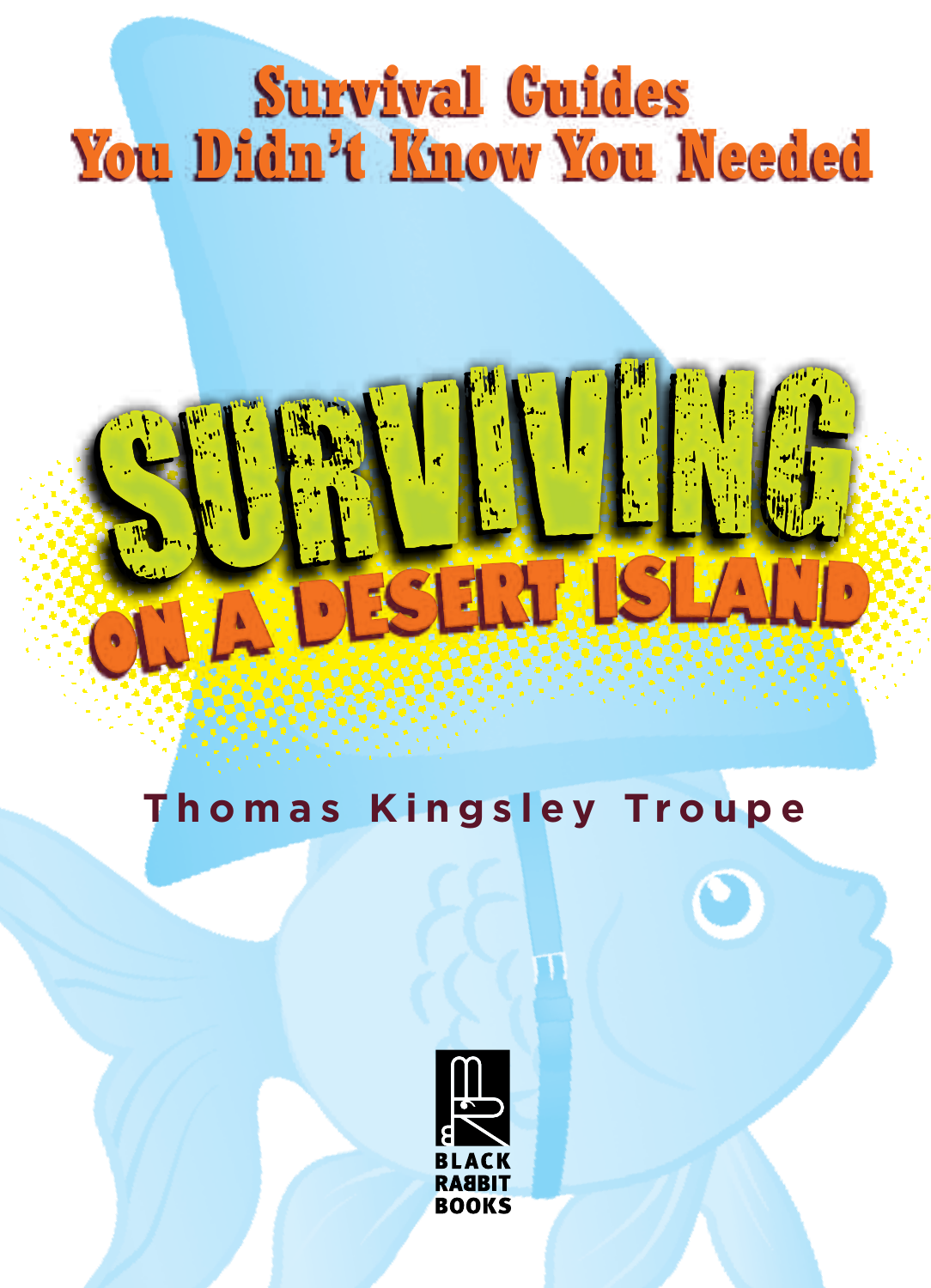P.O. Box 3263, Mankato, Minnesota, 56002. www.blackrabbitbooks.com Copyright © 2018 Black Rabbit Books

Marysa Storm, editor; Michael Sellner, designer; Catherine Cates, production designer; Omay Ayres, photo researcher

All rights reserved. No part of this book may be reproduced in any form without written permission from the publisher.

Cataloging-in-Publication Data is available at the Library of Congress. ISBN 978-1-68072-342-7 (library binding) ISBN 978-1-68072-372-4 (e-book)

Printed in China. 9/17

### Image Credits

Dreamstime: Regissercom, 8 (right crab); iStock: drmakkoy, Cover (island, bkgd); ValeriyaRedina, 12 (sand); Shutterstock: Alhovik, 21 (gecko); anfisa focusova, 3 (bkgd), 12 (bkgd); Angeliki Vel, 8 (sun); Arcady, 3 (note), 6 (note); articular, 2–3 (tree); Artisticco, 4 (exhaust); Art Painter, 18–19 (sand); Big Boy, 11 (top left bird); Daniel Wiedemann, 1, 23 (fish); Danilo Sanino, 11 (top r bird); dedMazay, 4 (shark); Dreamcreation, Cover (piranha); Dualororua, 11 (tree), 16; ekler, 13; frescomovie, Back Cover (bkgd); 11 (bkgd); GraphicsRF, 4 (island, plane, water), 14–15 (whale, bkgd), 18–19 (branches); Ilya Chalyuk, 5, 9, 13 (marker strokes), 17, 20 (marker strokes); John Langton, 8 (left crab), 20 (crab); John T Takai, 6 (fin); Memo Angeles, 4 (shark), 11 (boy, leaves), 12 (boy), 15 (fish); MintoGrina, 21 (footprints); Mjosedesign, 7 (island); Moriz, Cover (child), 7 (child); Muhammad Desta Laksana, 18 (turtle), 19 (lizard); Nyamol Ds, 11 (bottom bird); opicobello, 8 (marker), 10; Pasko Maksim, Back Cover (top); 9 (bottom), 23 (top); Pitju, 21 (curled corner); Regissercom, 8 (center crab); Ron Leishman, Cover (bird), 7 (bird); SlipFloat, Cover (shark); Tanyastock, 18–19 (plane); Teguh Mujiono, 19 (crab); Tony Oshlick, 8 (castle); Vaniatka, 14 (fish); VectorShots, 14 (octopus, shrimp); Verzzh, 14–15 (kid); https:// commons. wikimedia.org: John Knight/U.S. Navy, 20 (photo) Every effort has been made to contact copyright holders for material reproduced in this book. Any omissions will be rectified in subsequent printings if notice is given to the publisher.

A Vacation Gone Wrong......... Your New Home......9 Feeling Hungry Yet?. .13 Ditch Your Private Island. . . . . . . . .17 Get in on the Hi Jinx. .20 **ORIGINAL SERVICE COORNEL COORNEL SERVICE COORNEL COORNEL COORNEL COORNEL COORNEL COORNEL COORNEL COORNEL COORNEL COORNEL COORNEL COORNEL COORNEL COORNEL COORNEL COORNEL COORNEL COORNEL COORNEL COORNEL COORNEL COORNEL COOR** 

Dear Reader,<br>
To be honest, the author's<br>
manuscript wasn't supposed to<br>
manuscript wasn't supposed to<br>
become a book. There was a<br>
horrible mix up. You can keep<br>
horrible mix up. You can keep<br>
reading, if you want. Just d

Sincerely,<br>a very sorry editor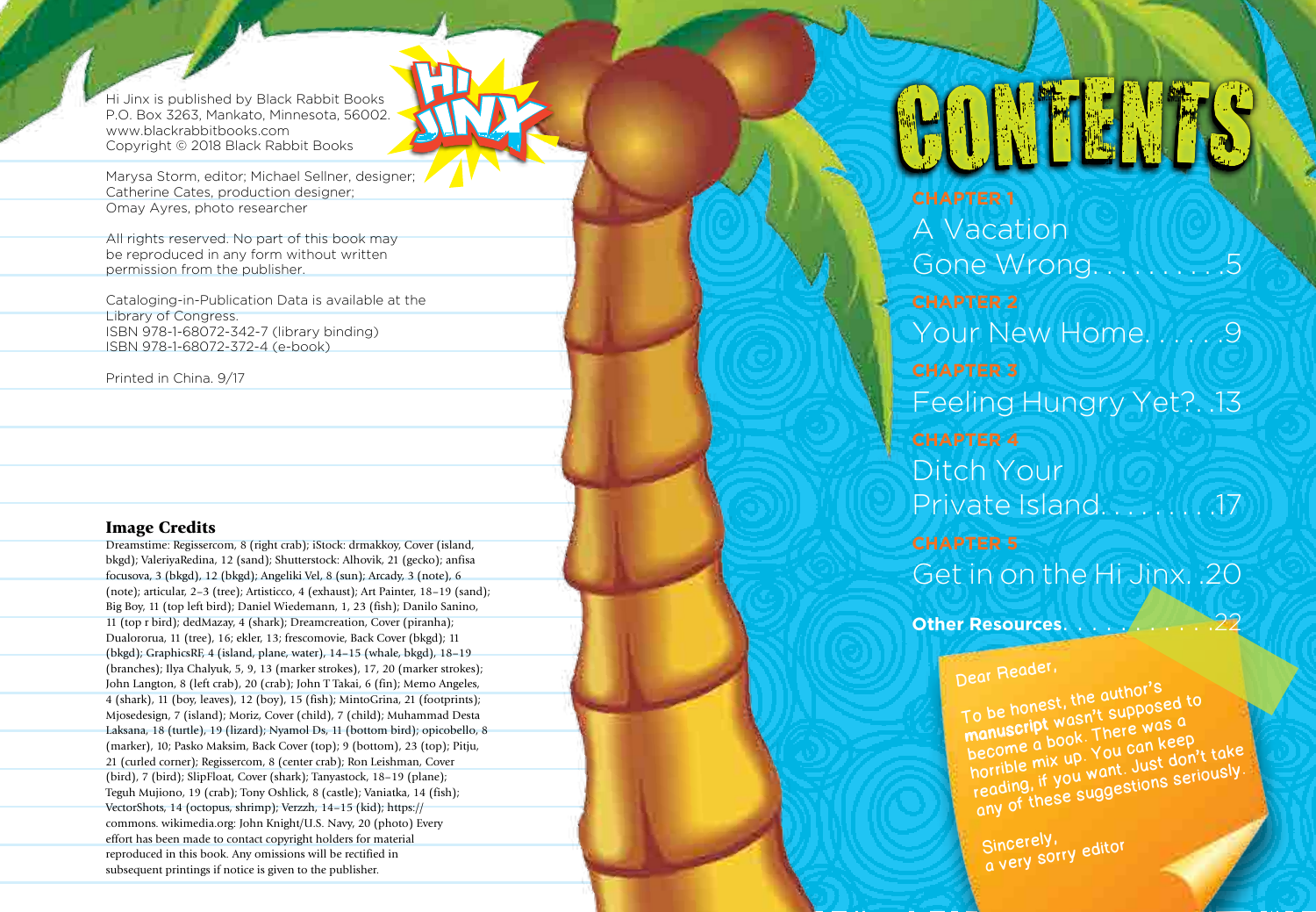



You're flying to your **tropical** vacation. You imagine the white, sandy beaches. Palm trees will sway in the breeze. Waves will splash against the sand. It'll truly be paradise on earth. Too bad you didn't get there! Your plane had engine trouble. It crashed on a desert island. It could happen, you know. You could end up stuck **Chapter 1**<br>
YACATION<br>
You're flying to your **tropic**<br>
You're flying to your **tropic**<br>
vacation. You imagine the whi<br>
beaches. Palm trees will sway i<br>
breeze. Waves will splash again<br>
sand. It'll truly be paradise on<br>
Too

\*Editor's Note: It's highly unlikely this will happen to you.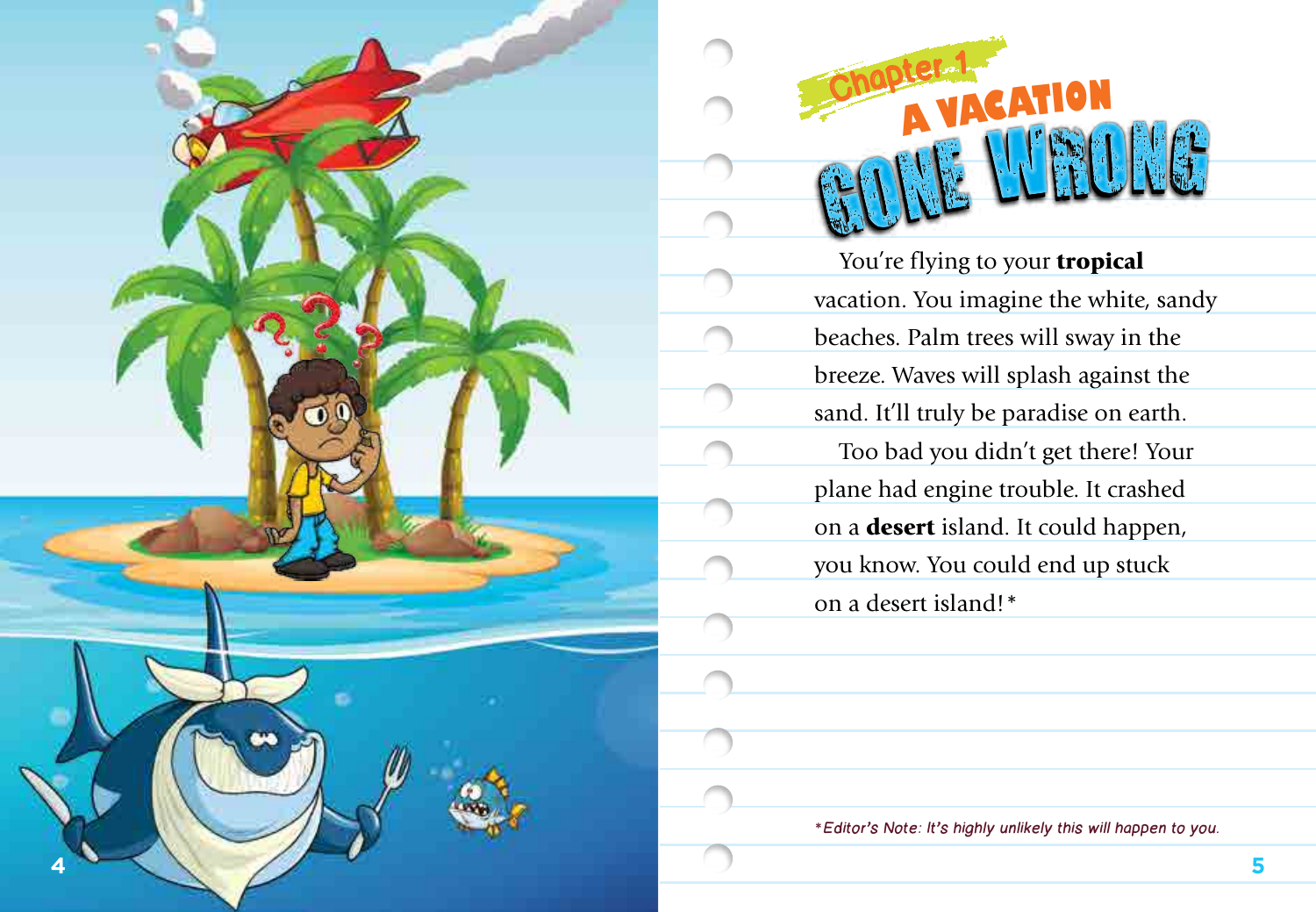### **Time to Survive!**

A desert island can be a scary place. There's nowhere to go. There's nothing to eat. And the odds of surviving are slim.

O

Thankfully, you're prepared. You've got a survival guide you never thought you'd need. It's time to survive being stranded on a desert island!

**7**

# **Islands for You<br>to Get Stuck On**<br>Clipperton Island

(in the Pacific Ocean)<br>Great Blasket Island<br>(in the Atlantic Ocean)<br>(in the South Pacific Ocean)